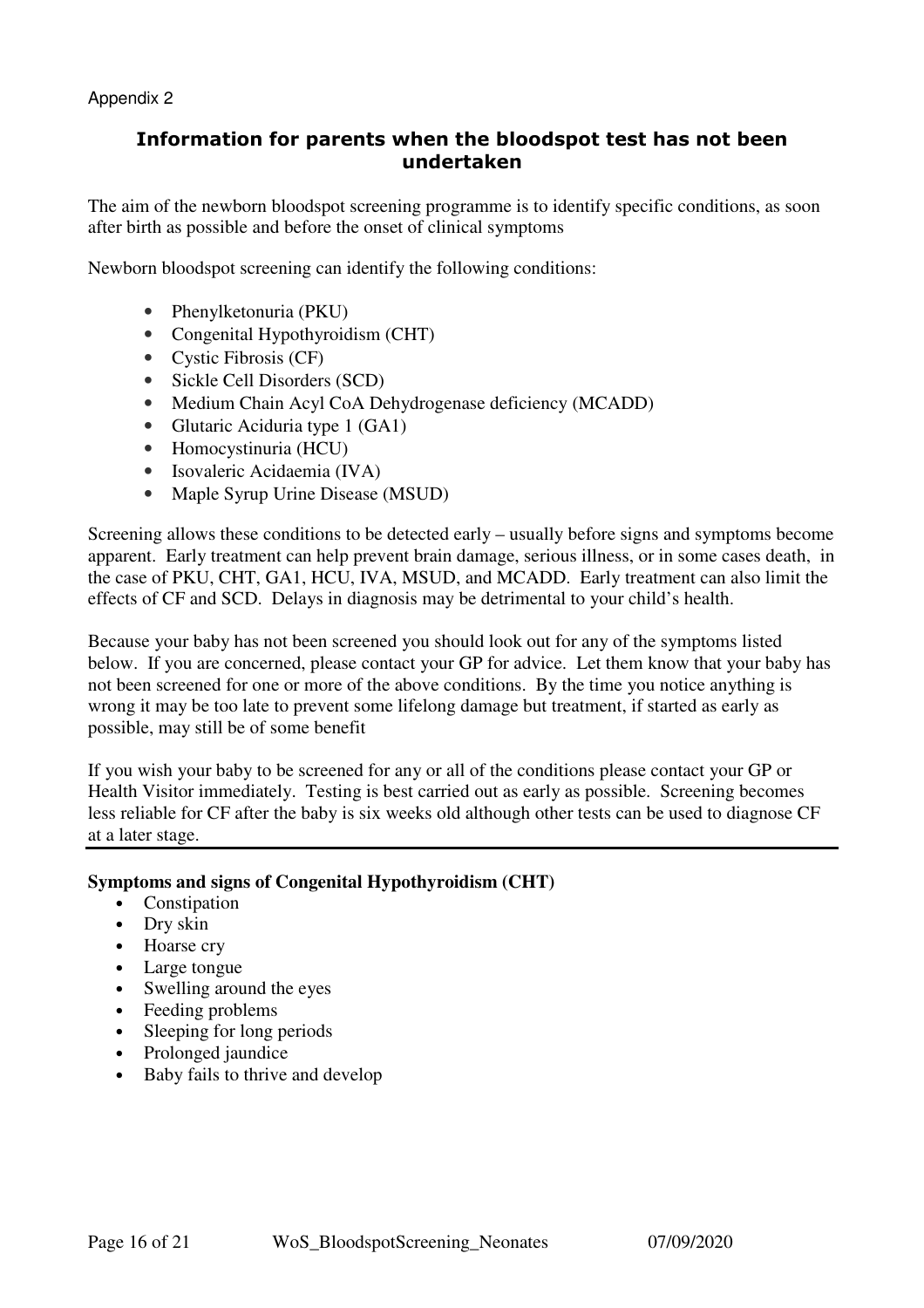### **Signs and Symptoms of Cystic Fibrosis (CF)**

- Recurrent Infections of the lungs and sinuses
- Chesty cough that doesn't clear up
- Dirty nappies smell much worse than normal and are pale and greasy
- Poor growth and poor weight gain
- Salty taste to the skin

## **Signs and Symptoms of Sickle Cell Disorder (SCD)**

- Increased susceptibility to infection
- Painful swelling of the fingers and hands or toes and feet. Pain can also occur in the arms, legs, back and abdomen (from about 6 months)
- Pale skin and lips
- Yellow pigment in the eyes and skin (jaundice)

#### **Signs and Symptoms of Phenylketonuria (PKU)**

- Baby fails to progress in learning to sit, use the hands, crawl and develop speech
- Unusual behaviour, such as screaming episodes, repetitive rocking, head banging or arm biting
- Vomiting leading to weight loss
- Irritability / crying a lot
- Skin problems, such as sensitivity to light, dry skin or itchy rashes
- Baby grows and develops more slowly than normal
- An unusual smell to the skin, hair and urine
- Fits / seizures

#### **Phenylketonuria after childhood**

 There is a rare mild form of PKU, which causes little obvious effect, apart from mild learning difficulties. Boys and girls can reach adulthood and be unaware that they have this form of PKU. However if your child is a girl it is particularly important that she is aware that she has not been tested for PKU. If your daughter does have PKU, this may harm the development of any children she may have. She needs to know that she has not been tested for PKU to allow her to make choices about her future pregnancies. She may choose to be tested for PKU. Children born to boys with PKU are not affected in this way.

#### **Signs and symptoms of Medium Chain Acyl CoA Dehydrogenase deficiency (MCADD)**

Signs and symptoms can develop quickly in infants who are not feeding well or who are unwell with an infection or illness such as diarrhoea and vomiting

- Drowsiness
- Seizures
- Coma

#### **Signs and symptoms of Glutaric Aciduria type 1 (GA1)**

In children with GA1, a minor illness, such as a chest infection or a tummy upset, can lead to serious problems. Early signs may be:

- Vomiting
- Irritability
- Excessive sleepiness
- Floppiness
- Breathing difficulties